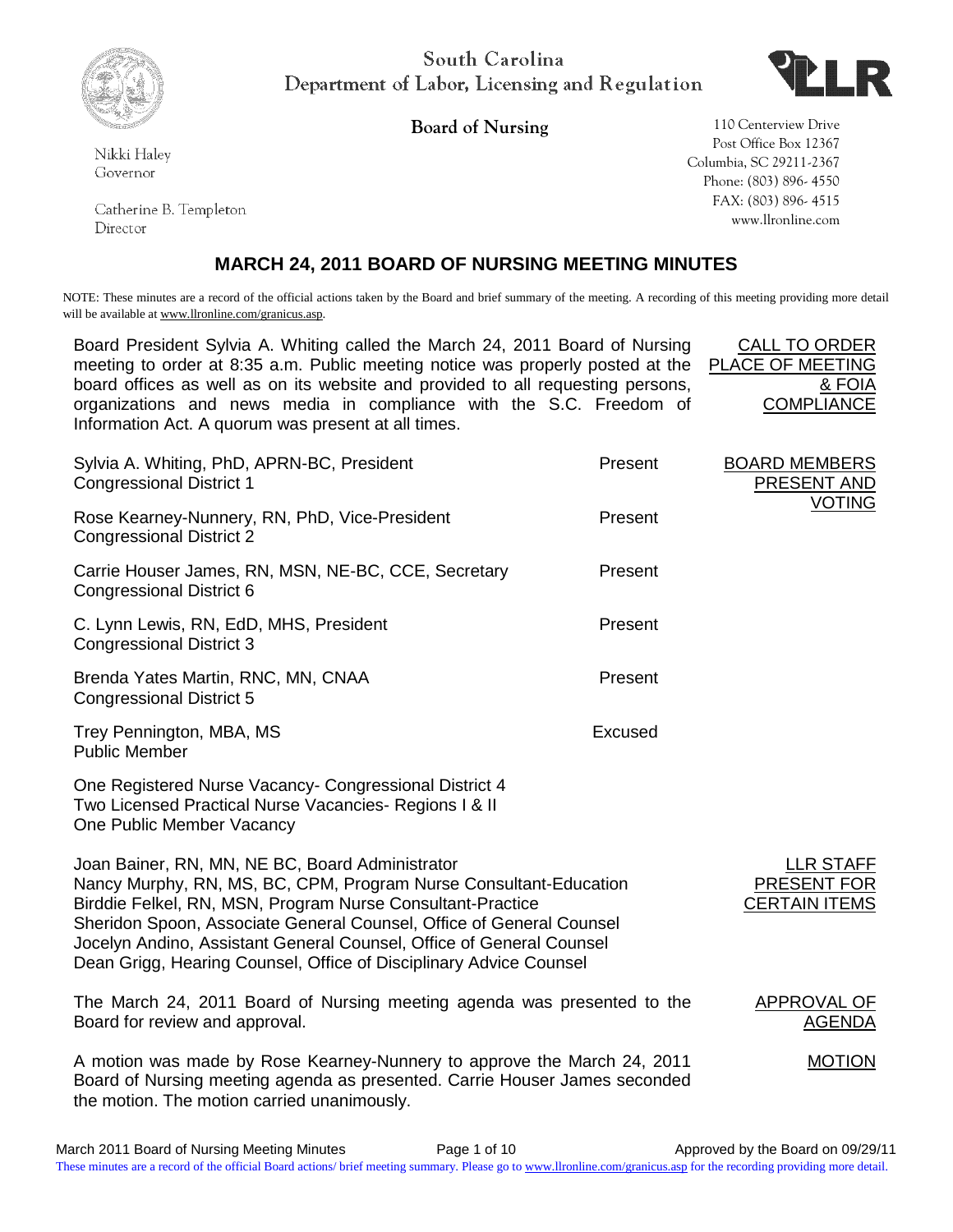March 2011 Board of Nursing Meeting Minutes Page 2 of 10 Approved by the Board on 09/29/11 These minutes are a record of the official Board actions/ brief meeting summary. Please go to [www.llronline.com/granicus.asp](http://www.llronline.com/granicus.asp) for the recording providing more detail.

The March 24, 2011 Consent Agenda was presented to the Board for review, approval, or acceptance as information. Issues in committee minutes requiring Board action are presented as separate Item(s) on the regular agenda.

*For Acceptance: 11/05/10 Advanced Practice Committee Meeting Minutes For Information: NCLEX RN and PN Summary Statistics for 2010 For Information: Schools with Deficient NCLEX Pass Rate for Test Year 2010 For Information: Office of General Counsel Case Load Statistics For Information: Administrator's Report*

A motion was made by Rose Kearney-Nunnery to approve the March 24, 2011 Consent agenda with the removal of the Administrator's Report. Brenda Yates Martin seconded the motion. The motion carried unanimously.

The January 27, 2011 Board of Nursing Meeting Minutes were presented to the Board for review and approval.

A motion was made by Brenda Yates Martin to approve the January 27, 2011 Board of Nursing Meeting Minutes with corrections. Carrie Houser James seconded the motion. The motion carried unanimously.

Ms. Bainer asked that the Board add the Institute of Medicine's "The Future of Nursing: Leading Change, Advancing Health" report (IOM report) as a standing item on future Board meeting agendas. The summary and link to the IOM report will be included in the Board meeting materials in the reference section. The Board requested that different portions of the IOM report be highlighted at each meeting. Rose Kearney-Nunnery shared information from a recent American Association of Colleges of Nursing (AACN) meeting. At the AACN meeting discussion included scope of practice that must be addressed by licensure, accreditation, certification and education (LACE) groups by 2014 to be ready for 2015. Dr. Kearney-Nunnery requested that scope of practice be discussed at the next meeting.

A motion was made by C. Lynn Lewis to add a topic from the Institute of Medicine's (IOM) "The Future of Nursing: Leading Change, Advancing Health" with potential regulatory impact to future Board meeting agendas for discussion. Rose Kearney-Nunnery seconded the motion. The motion carried unanimously.

Ms. Bainer reported that the Nurse Licensure Compact Administrators had approved changes. These changes include but are not limited to additional forms of documentation that may be used for declaration of primary state of residence for nurses living in the United States as well as other countries and single state licenses. The changes also affect single state licenses.

2. Issuance of License by Compact Party State

c. A nurse applying for a license in a home party state shall produce evidence of the nurse's primary state of residence. Such evidence shall include a declaration signed by the licensee. Further evidence that may be requested may include but is not limited to:

- i. Driver's license with a home address;
- ii. Voter registration card displaying a home address; or
- iii. Federal income tax return declaring the primary state of residence.

*iv. Military Form no. 2058 - state of legal residence certificate; or*

*v. W2 from US Government or any bureau, division or agency thereof indicating the declared state of residence.*

APPROVAL OF CONSENT AGENDA

MOTION

APPROVAL OF MINUTES

MOTION

IOM REPORT

MOTION

ADOPTION OF CHANGES TO MODEL COMPA <u>RULES</u>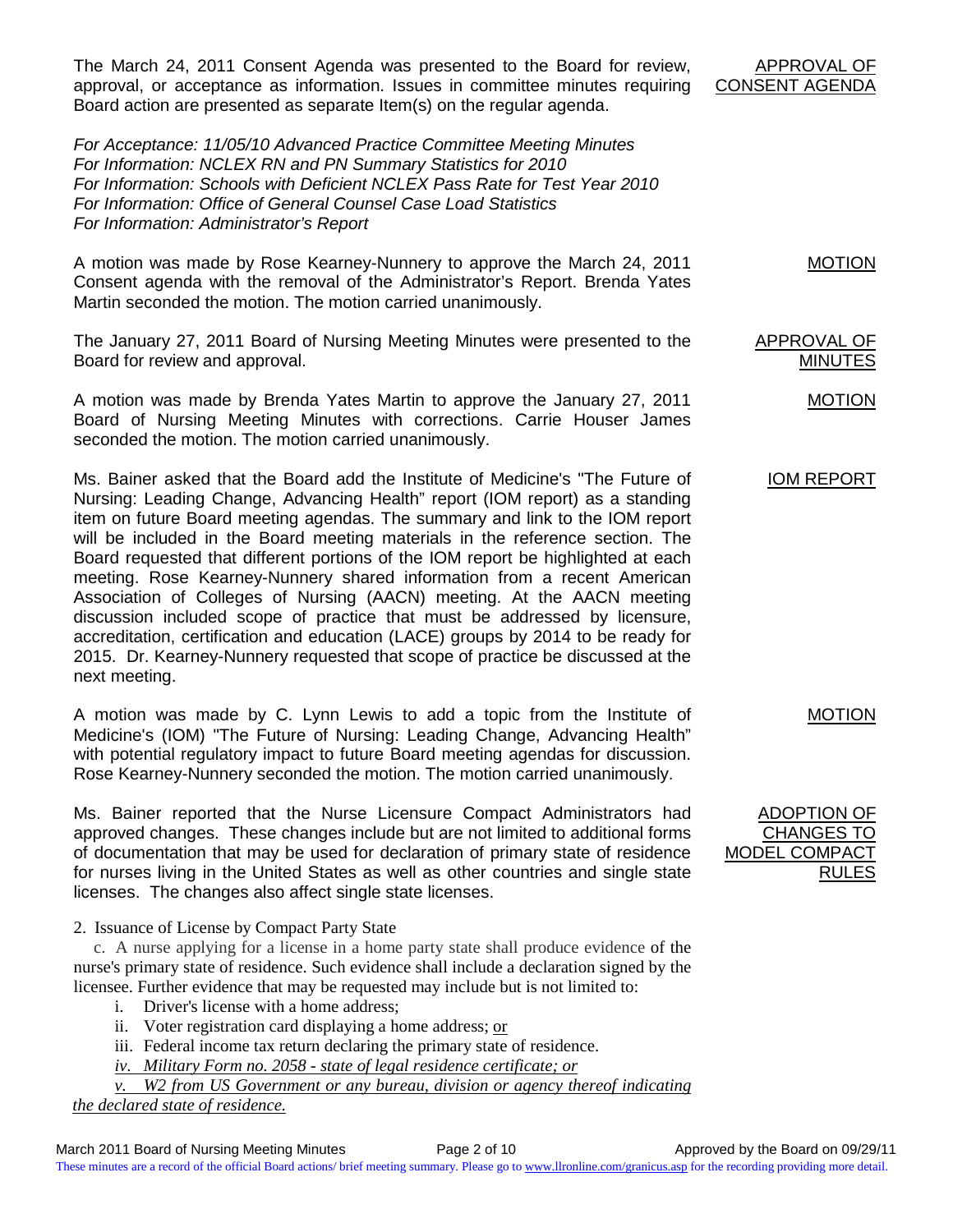vi. (Statutory basis: Articles 2E, 4C, and 4D)

*d. A nurse on a visa from another country applying for licensure in a party state may declare either the country of origin or the party state as the primary state of residence. If the foreign country is declared the primary state of residence, a single state license will be issued by the party state. (Statutory basis: Article 3E)*

*e. A licensee issued by a party state is valid for practice in all other party states unless clearly designated as valid only in the state which issued the license. (Statutory basis: Article 3A and 3B)*

*f. When a party state issued a license authorizing practice only in that state and not authorizing practice in other party states (i.e. a single state license), the license shall be clearly marked with words indicating that it is valid only in the state of issuance. (Statutory basis: Article 3A, 3B, and 3E)*

A motion was made by Carrie Houser James to accept the changes to the Nurse Licensure Compact model rules as presented and previously approved by the Nurse Licensure Compact Administrators. Rose Kearney Nunnery seconded the motion. The motion carried unanimously.

Ron Bartley, President; Forest Mahon, Vice President; Theresa Wright, Nursing Department Head; Heath Milligan, Dean of Instructors; Pam King, Practical Nursing Instructor and Cheryl Douglass, Practical Nursing Instructor with Northeastern Technical College (NETC) appeared before the Board to respond to questions regarding continued approval of their Practical Nursing Program. Based on the November 2006 survey report, at its March 2007 meeting, the Board voted to continue full approval for the NETC practical nursing program for four years. Their practical nursing program site survey was conducted in October 2010 related to continuing full approval status and the report provided to the Board along with the NETC response materials.

A motion was made by Rose Kearney-Nunnery to grant continued approval of the Northeastern Technical College Practical Nursing Program for five years. Brenda Yates Martin seconded the motion. The motion carried unanimously.

Paul Wright, President, Glenda Sims, Director of Nursing (by conference call) and Syreeta Miller, Clinical Coordinator for Fortis College appeared to discuss information submitted per the Board's request. At its January 2011 meeting, the Board granted initial approval status for the Fortis College Columbia Associate Degree Nursing program contingent upon receipt of the following:

- 1. Job description for adjunct/ clinical faculty
- 2. Executed clinical agreements with Kershaw Health and Spartanburg Regional Health Services District
- 3. Documentation that differentiates policy differences between the program and the parent institution e. g. attendance
- 4. Update on faculty hires/ recruitment plan

The Fortis College site team (Sylvia Whiting, Joan Bainer and Nancy Murphy) have reviewed the documents submitted for items #1, #2 and #3. The site team requested that the Board review item #4 Update on faculty hires/ recruitment plan. The Board reviewed the materials provided.

A motion was made by C. Lynn Lewis to approve the Update on faculty hires/ recruitment plan as provided by Fortis College. Rose Kearney-Nunnery seconded the motion. The motion carried unanimously.

MOTION

NORTHEASTERN **TECHNICAL** COLLEGE PN PROGRAM

MOTION

## FORTIS COLLEGE

**MOTION**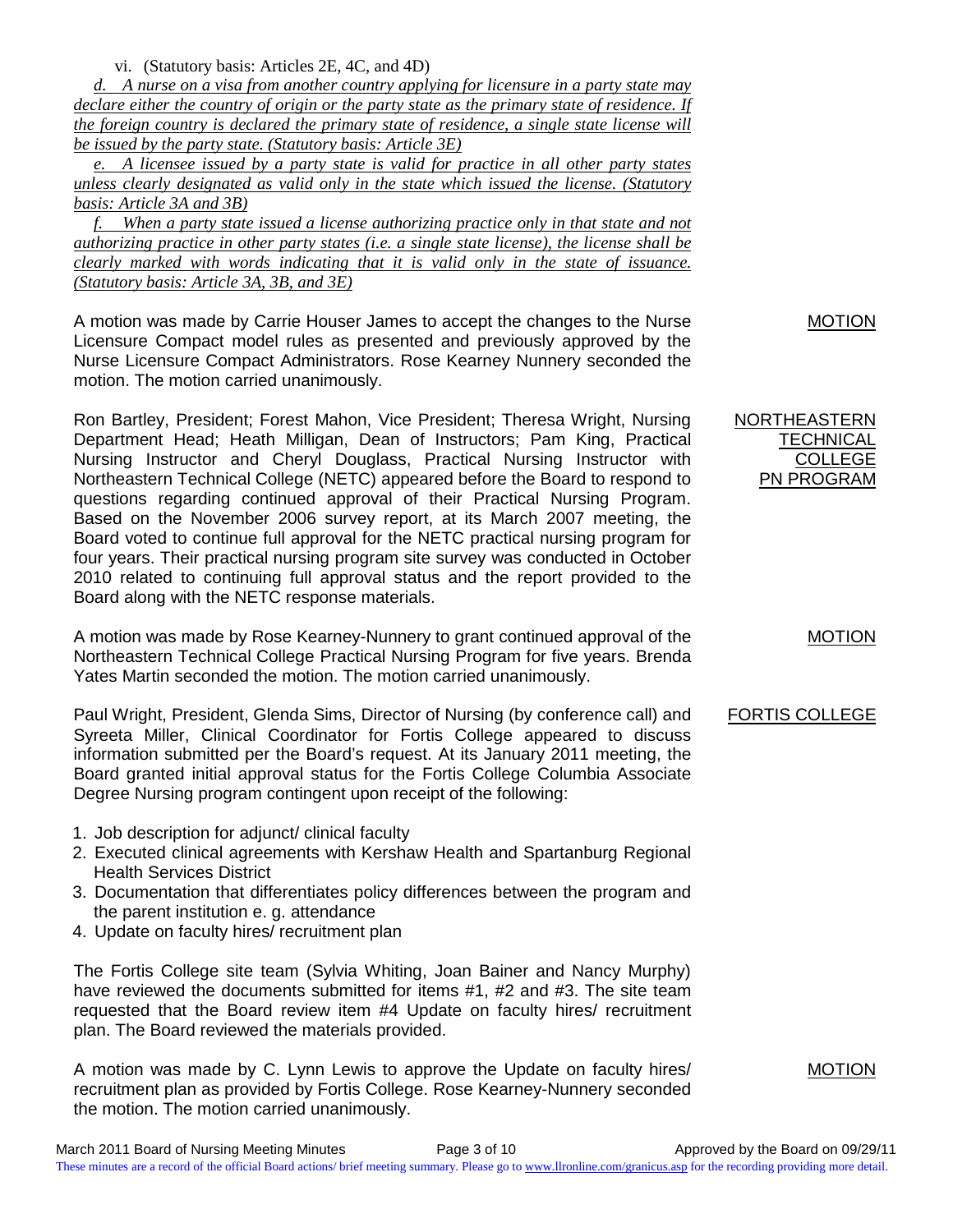Carole Bennett and Stephanie Burgess, Advanced Practice Committee, APC – WHITE PAPER discussed a *draft* white paper on Advanced Practice Registered Nursing (APRN) with the Board. This white paper will be officially provided to the Board at a later date. Their discussion included but was not limited to the IOM report; physician oversight or involvement; roles of the APRN; a literature review on patient safety and quality of care.

Charlie J. Ido was introduced to the Board. Mr. Ido became the Interim Deputy Director for the Office of Board Services on February 28, 2011. He shared a brief update including but not limited to the new Governor; new Department of Labor, Licensing and Regulation Director; impact of reduction in force; all licensure activities returned to board level, Governor filling positions on the boards; each board will have an Investigative Review Committee (IRC) from the Office of Investigation and Enforcement (OIE); IRCs are made up of the administrator, attorney, OIE supervisor and a professional member; Nursing Board may consider using more public members if necessary due to the different practice areas; boards are encouraged to develop and use resolutions guidelines; complaints or complaint questions regarding go through the administrator; due to a Supreme Court decision, there will be a "firewall" between investigators and hearing panel or board members regarding specific facts of cases to prevent tainting; and OIE will continue to provide their report at each meeting.

Robert Ball, Jr., MD, MPH, FACP, S.C. Department of Health and Environmental Control (DHEC); Jane Richter, Dr.PH, MA, MSN, RN, CHES, USC–Center for Public Health Preparedness and Judy Thompson, Executive Director, S.C. Nurses Association appeared before the Board to provide an update on the September 2009 Pandemic Influenza Ethics Task Force presentation and to request the Board's endorsement. Dr. Ball reported that the Board of Medical Examiners gave their endorsement in May 2010. He provided a sample of the motion used by the Board of Medical Examiners and Pharmacy Board in September 2010.

Ms. Martin explained the Board of Nursing was represented on the task force. As the Board President, she attended meetings until her term ended. Administrator Joan Bainer attended some meetings when Ms. Martin's term ended. Ms. Martin expressed regret for the lapse in attendance.

It was noted that the plan covers only pandemic flu and not other crises. The Board asked why DHEC was not listed as an endorsement. Dr. Ball explained DHEC's endorsement is expressed by task force funding and website use.

A motion was made by Rose Kearney-Nunnery to go into executive session for the purpose of receiving legal counsel. C. Lynn Lewis seconded the motion. The motion carried with one nay from Brenda Yates Martin.

A motion was made by Rose Kearney-Nunnery to leave executive. Carrie Houser James seconded the motion. The motion carried unanimously. No official actions were taken during executive session.

Mr. Spoon shared the Board's concern that DHEC's endorsement is still unclear. IT was noted that pursuant to Title 44, DHEC may develop plans of this type. The plan references the current law as lacking liability protection. The Insurance

#### INTRODUCTION

#### SC PANDEMIC FLU TASK FORCE

MOTION

## MOTION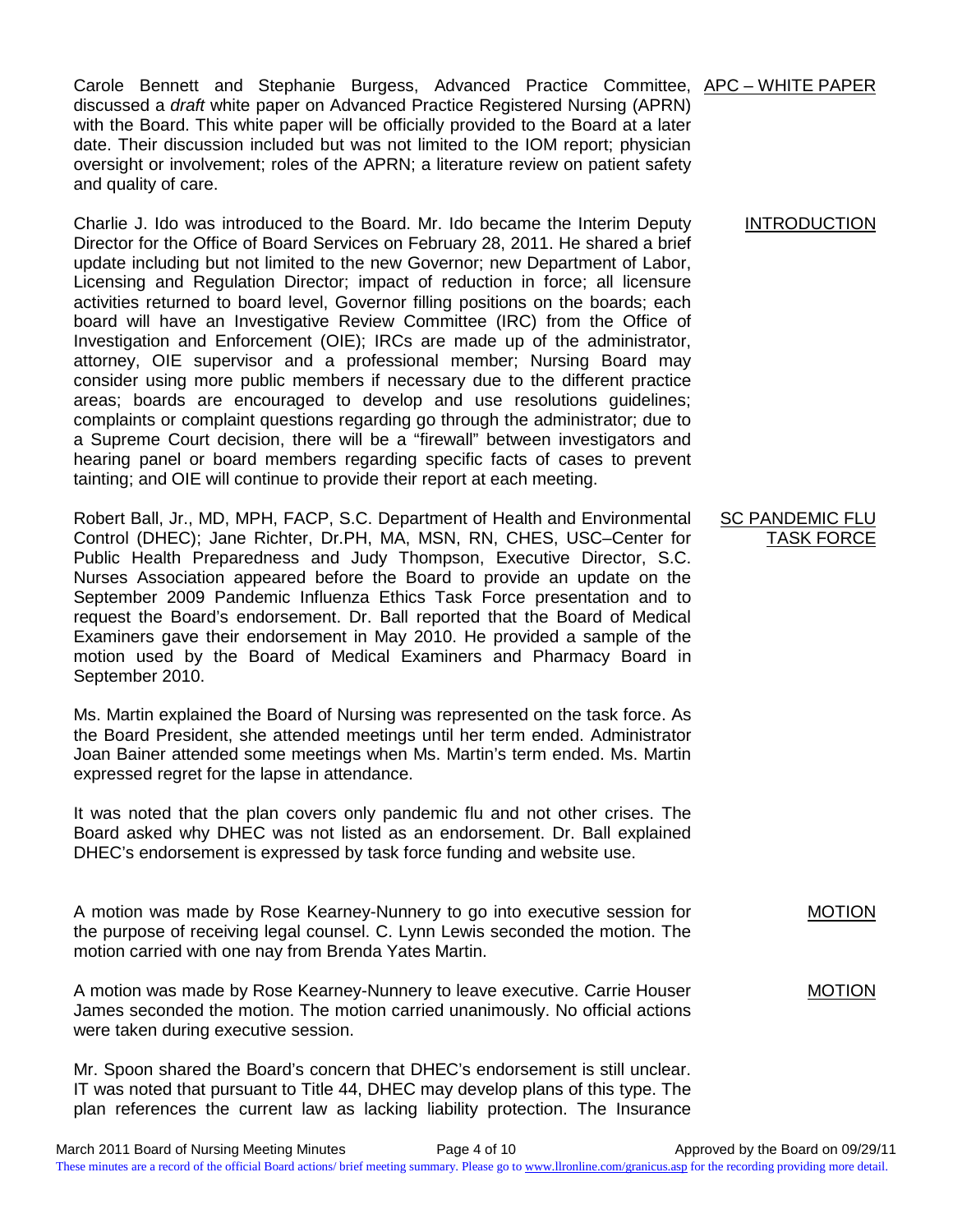Reserve Fund was unable to determine if endorsement or adoption of the plan would increase or decrease the risk of exposure. In May 2010, the Board of Medical Examiners endorsed the need for published guidelines and supported legislation to codify the task force recommendations.

Dr. Ball explained that the 99% of the DHEC Board deals with environmental health issues and is seldom involved in health services issues; therefore, may not be the appropriate place for endorsement. He spoke with Max Learner, Public Health Preparedness Director who will immediately draft a letter to be signed by the Commissioner and posted on their website.

Dr. Ball is requesting a consensus from the boards for a relatively "safe harbor" for healthcare professionals for when crises hit, using the pandemic flu as the model. He further explained that due to this plan, physicians now better understand that their licenses are not held liable if they use normal standards of care everyday and "battlefield triage rationing" during a crisis. In response to the Board's question, Dr. Ball stated that the plan had been widely shared through the Hospital Association as well as the Nurses Association and others.

A motion was made by Rose Kearney-Nunnery that the South Carolina Board of Nursing recognizes and supports the need for a statewide epidemic plan promulgated pursuant to the authority granted to the South Carolina Department of Health and Environmental Control Board by South Carolina Code §44-1-180 and further supports legislative initiatives to both codify the statewide epidemic plan and to include additional statutory liability protection for licensed healthcare providers. C. Lynn Lewis seconded the motion. The motion carried with one recusal from voting by Brenda Yates Martin due to employment with the Department of Health and Environmental Control.

Peggy Hewlett, Dean, USC College of Nursing provided an update on One Voice-One Plan regarding South Carolina's nursing workforce. She reviewed report recommendations from the Institute of Medicine (IOM) The Future of Nursing, Leading Change Advancing Health. This document may be viewed at www.ion.edu/nursing. Further discussion included but was not limited to the need for the Board's support on scope of practice issues for the advanced practice registered nurses, registered nurses as licensed practical nurses, articulation, the goal to have 80% of South Carolina nurses to be at the baccalaureate level by 2020, residency programs, and doctorate in nursing practice.

Joan Bainer informed the Board of fee changes implemented by the Director. The \$7 Recovering Professional Program fee has been removed. Verification fees are reduced to \$5.00. NURSYS is used for nurse licensure verification. Occasionally, verification is requested by an employer that cannot use NURSYS. A \$25.00 Walk-In fee was put into place if an applicant decides to walk in for services that could be completed online. Regulations will need to be updated to reflect changes in the fees.

Ms. Bainer shared that the agency is asking all boards to review their statutes and regulations and answer the following questions: 1) Are there regulations in conflict with statute?; 2) Are there instances where regulatory requirements exceed statutory authority?; 3) Are there regulations with little or no current relevance; and 4) What changes would the Board like to see made to the statute or regulations? Ms. Bainer stated she has already begun reviewing Regulation 91-1C related to disciplinary hearings. Discussion included but was not limited to

MOTION

### ONE VOICE / ONE PLAN

LICENSURE FEES

ROUTINE REVIEW OF STATUTES/ REGULATIONS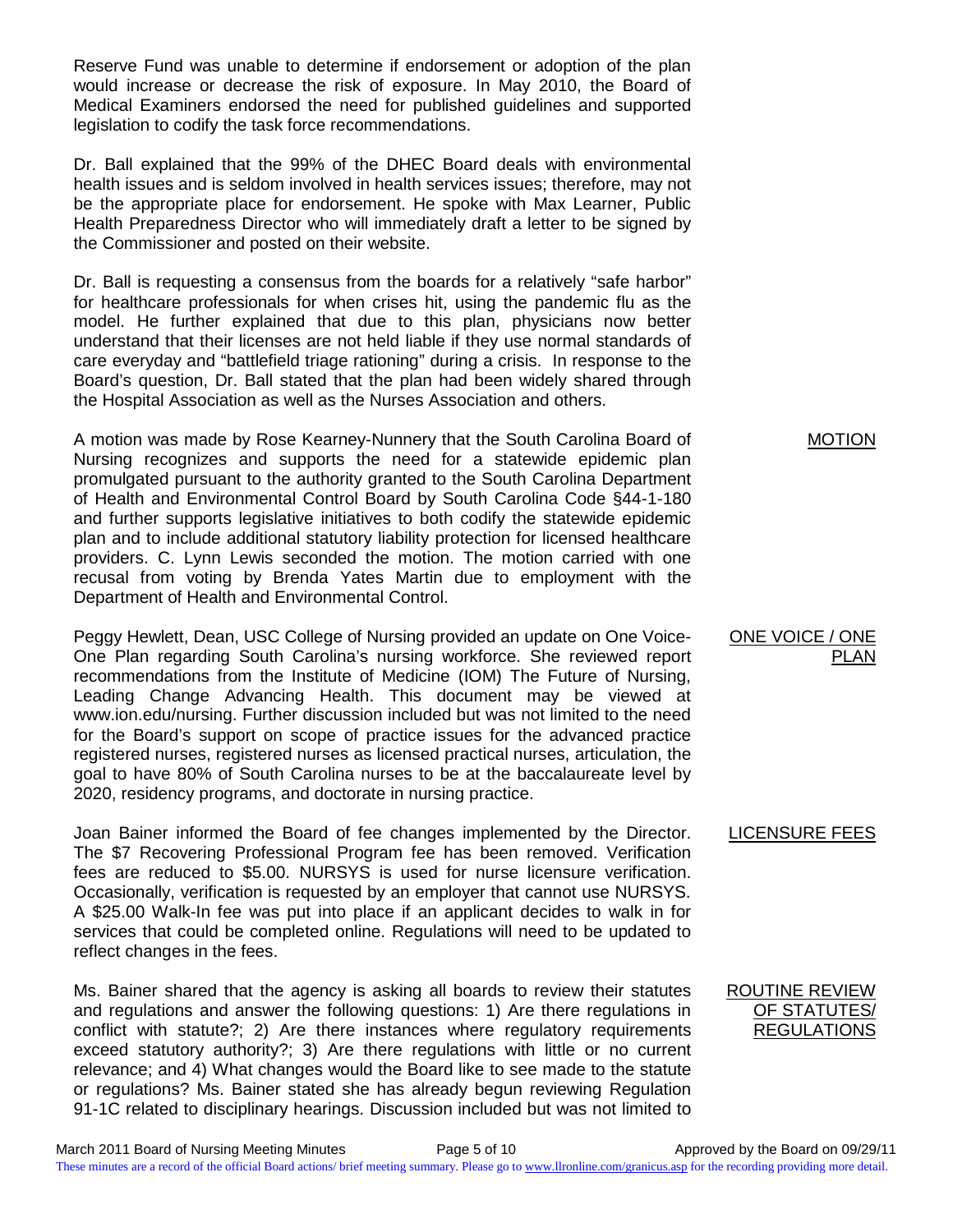current regulations are mostly related to education; need for new regulations to further explain the statutory requirements; changing executive director to administrator, criminal background checks, and medication assistants-certified. These items will be presented to the Board at their Strategic Planning Retreat. Other items on the retreat agenda included succession for board officers. Ms. Murphy shared that her One Voice-One Plan Committee would be making recommendations for some changes based on the IOM report for Board consideration.

Ms. Bainer reported that Mr. Ido has a copy of the Disciplinary Sanctions Guidelines Chart and is sharing it with other boards for use in developing a similar document. Lynne Rogers and investigators will be reviewing the chart and offering suggestions for revisions. The chart will continue to be used by hearing panels in making their recommendations as well as by the Board in final order hearings. She provided an updated list of attorneys assigned to the Board of Nursing. Further discussion included but was not limited to fines levied on those in the Recovering Professionals Program; Disciplinary Review Committee makes recommendations to the Board therefore the Committee chair will not signing reinstatement letters.

The Board congratulated Ms. Bainer and Ms. Murphy as 2010 Palmetto Gold CONGRATULATIONS recipients. C. Lynn Lewis, Brenda Yates Martin and Sylvia Whiting are past Palmetto Gold recipients.

The Board was provided with advisory opinions that had been reviewed by the Nursing Practice and Standards Committee (NPSC) which made recommendations for revisions or notation that the opinion had been reviewed. The NPSC recommended no changes for advisory opinions #1, #3, #5, #8, #9a, #10, #11, #12, #14, #15, #16, #17, #19, #20, #21, #22, #28, #30, #34, #36, #40, and #45. Revisions were recommended for advisory opinions #6, #23, #25, #29, #33, #39, and #43. Recommended revisions to advisory opinions #2, #4, #7, #13, #23, #26, #31, #37, and #38 were limited to standardized language and bringing changes to references to additional acts versus expanded role as defined by the Nurse Practice Act.

A motion was made by Rose Kearney-Nunnery to approve the revisions to standardized language as presented in advisory opinions #2, #4, #7, #13, #23, #26, #31, #37, and #38. Brenda Yates Martin seconded the motion. The motion carried unanimously.

A motion was made by Carrie Houser James to approve revisions to advisory opinions #6, #23, #25, #29, #33, #39, and #43 as presented but using the chemical name for drugs in opinion #29. Rose Kearney-Nunnery seconded the motion the motion carried unanimously.

Advisory opinions #1, #3, #5, #8, #9a, #10, #11, #12, #14, #15, #16, #17, #19, #20, #21, #22, #28, #30, #34, #36, #40, and #45 will be updated to record that they have been reviewed.

Birddie Felkel provided the Board with the Office of Investigation and Enforcement (OIE) graphs for 2010. FELKEL - OIE DATA

The Board reviewed curriculum vitae for Ann Peterson, APRN and Linda Beaver, MSN, RN to serve as expert reviewers.

**DISCIPILNARY SANCTIONS** GUIDELINES

ADMINISTRATORS REPORT

- PALMETTO GOLD AWARD ADVISORY OPINIONS

MOTION

MOTION

EXPERT **REVIEWERS**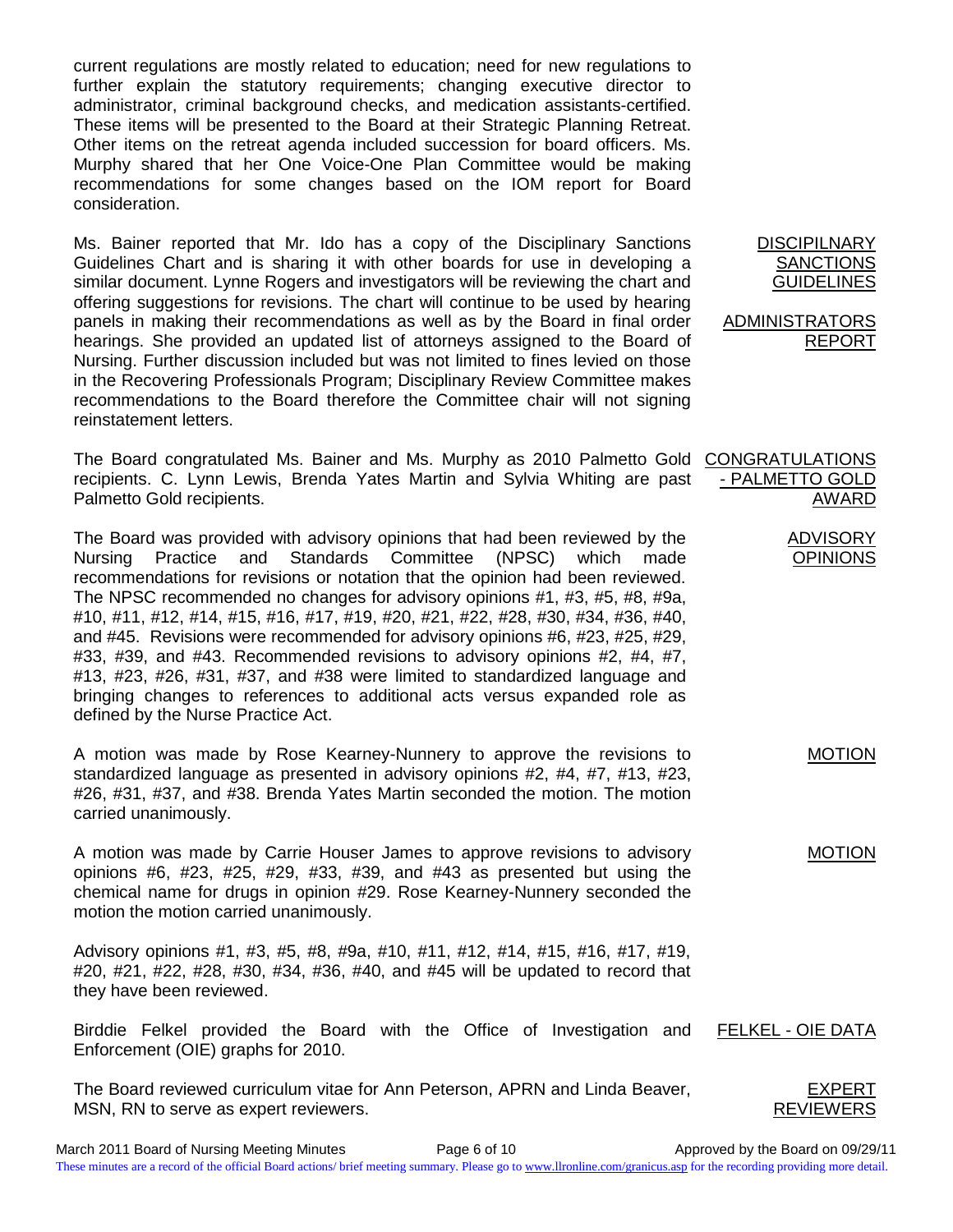A motion as made by C. Lynn Lewis to approve Ann Peterson, APRN and Linda Beaver, MSN, RN to serve as expert reviewers. Rose Kearney-Nunnery seconded the motion the motion carried unanimously.

The Board was provided with curriculum vitae for David Andrews and June Duggan to fill the vacant certified registered nurse anesthetist position on the Advanced Practice Committee. APC – CRNA

MOTION

MOTION

**COMMITTEE** REPORT

MOTION

MOTION

2011 NCSBN

RESOLUTIONS **COMMITTEE** REPORT- CONT.

REPORT

MOTION

A motion was made by Rose Kearney-Nunnery to appoint David Andrews to fill the vacant certified registered nurse anesthetist position on the Advanced Practice Committee. Carrie Houser James seconded the motion. The motion carried unanimously.

Gil Altman was introduced to the Board. The Board was provided with the Resolutions Committee Report with recommendations from its meetings held since the last Board meeting. The Disciplinary Sanctions Guidelines is used in making these recommendations. RESOLUTIONS

A motion was made by Rose Kearney-Nunnery to approve Resolutions Committee recommended Dismissals (Keys #1-#15. Carrie Houser James seconded the motion. The motion carried unanimously.

A motion was made by Rose Kearney-Nunnery to approve Resolutions Committee recommended Dismissals with Letters of Concern (Keys #16-#19. C. Lynn Lewis seconded the motion. The motion carried unanimously.

A motion was made by C Lynn Lewis to approve Resolutions Committee recommended Formal Complaints (Keys #20-#30 and #32. Brenda Yates Martin seconded the motion. The motion carried unanimously. MOTION

A motion was made by C. Lynn Lewis to approve Resolutions Committee recommended Formal Complaints (Keys #33 and #34.) Carrie Houser James seconded the motion. The motion carried unanimously. MOTION

The Board agreed to hold the Strategic Planning Retreat on the Friday after the May Board meeting. The agenda will include but may not be limited to leadership ELANNING RETREAT succession, Regulation 91-19, Regional Action Committee, medication assistants-certified, criminal background checks, summit results, and Just Culture. BOARD STRATEGIC

Dr. Whiting provided information on the 2011 National Council of State Boards of Nursing Mid-Year Meeting. Dr. Whiting and Ms. Bainer attended this meeting. Discussion included but was not limited to Guiding Principles, Area Meetings, APRN Summit follow-up, workforce data, leadership succession, uniform licensure requirements, and Just Culture. MIDYEAR MEETING

The Board was provided with requested information on Key #31 on the Resolutions Committee Report.

A motion was made by Rose Kearney-Nunnery to approve the Resolutions Committee recommended Formal Complaint (Key #31). C. Lynn Lewis seconded the motion. The motion carried unanimously.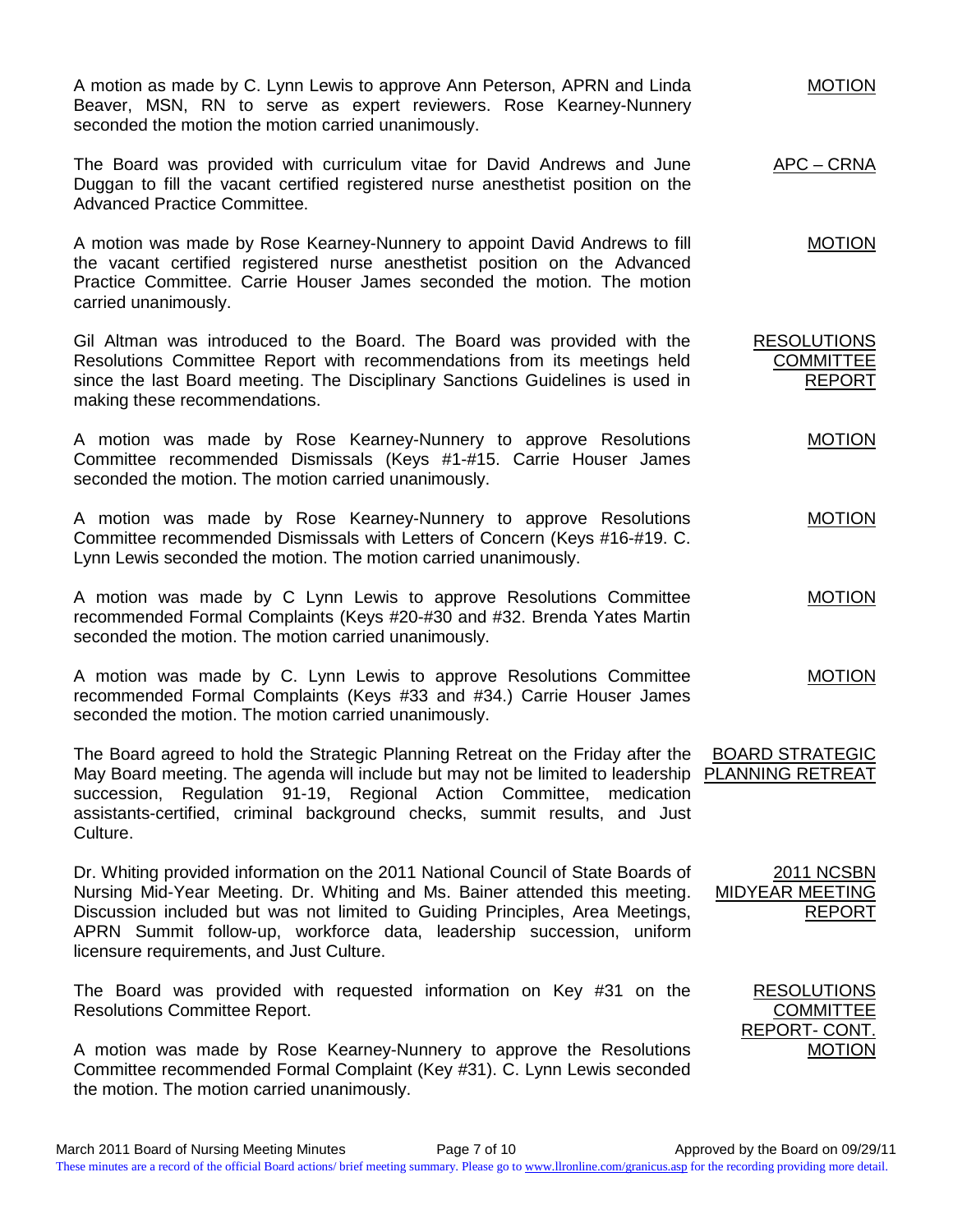To determine appropriate disciplinary actions, the Board reviewed memoranda of agreement stipulating to violations of the Nurse Practice Act. Respondents appeared before the Board. Representatives from the Recovering Professional Program (RPP) were also present to respond to questions from the Board in cases regarding their clients.

In Case #2010-189, Respondent signed a Memoranda of Agreement in lieu of a hearing admitting to violation of  $\S$ 40-33-110(A)(3) and (23) as well as  $\S$ 40-1-110(f) South Carolina Codes of Laws, as amended. Respondent appeared before the Board represented by J. Charles Ormond, Jr., Esquire.

A motion was made by Rose Kearney-Nunnery in Case #2010-189 to go into executive session for the purpose of receiving legal counsel. Carrie Houser James seconded the motion. The motion carried unanimously. MOTION

OGC HEARINGS

MOTION

A motion was made by Rose Kearney-Nunnery to leave executive. Brenda Yates Martin seconded the motion. The motion carried unanimously. No official actions were taken during executive session.

A motion was made by Rose Kearney-Nunnery in Case #2010-189 to issue a private reprimand and a civil penalty of \$100. Brenda Yates Martin seconded the motion. The motion carried unanimously. MOTION

In Case #2010-400, Respondent signed a Memorandum of Agreement in lieu of a hearing admitting to violation of Section 40-33-110(A)(1), (3) and (19) as well as 40-1-110(f), South Carolina Codes of Laws, as amended. Respondent appeared before the Board without legal counsel. Respondent was aware of his/her right to legal counsel and waived that right.

A motion was made by C. Lynn Lewis in Case #2010-400 to go into executive session for the purpose of receiving legal counsel. Rose Kearney-Nunnery seconded the motion. The motion carried unanimously. MOTION

A motion was made by C. Lynn Lewis to leave executive. Carrie Houser James seconded the motion. The motion carried unanimously. No official actions were taken during executive session. MOTION

A motion as made by C. Lynn Lewis in Case #2010-400 for Respondent to reenroll in RPP, undergo a mental health evaluation with the report to be sent to the administrator and once Respondent is cleared by RPP to work again, Respondent must reappear before the Board prior to obtaining employment in the nursing profession. Rose Kearney-Nunnery seconded the motion. The motion carried unanimously. MOTION

The Office of Licensure and Compliance (OLC) brought licensees before the OLC APPEARANCES Board to discuss orders/consent agreements modification requests; failure to complete the terms of orders/consent agreements, unlicensed practice and an application for licensure by endorsement.

An applicant for licensure as a licensed practical nurse by endorsement appeared before the Board to discuss a requirement from a previous application for endorsement into South Carolina.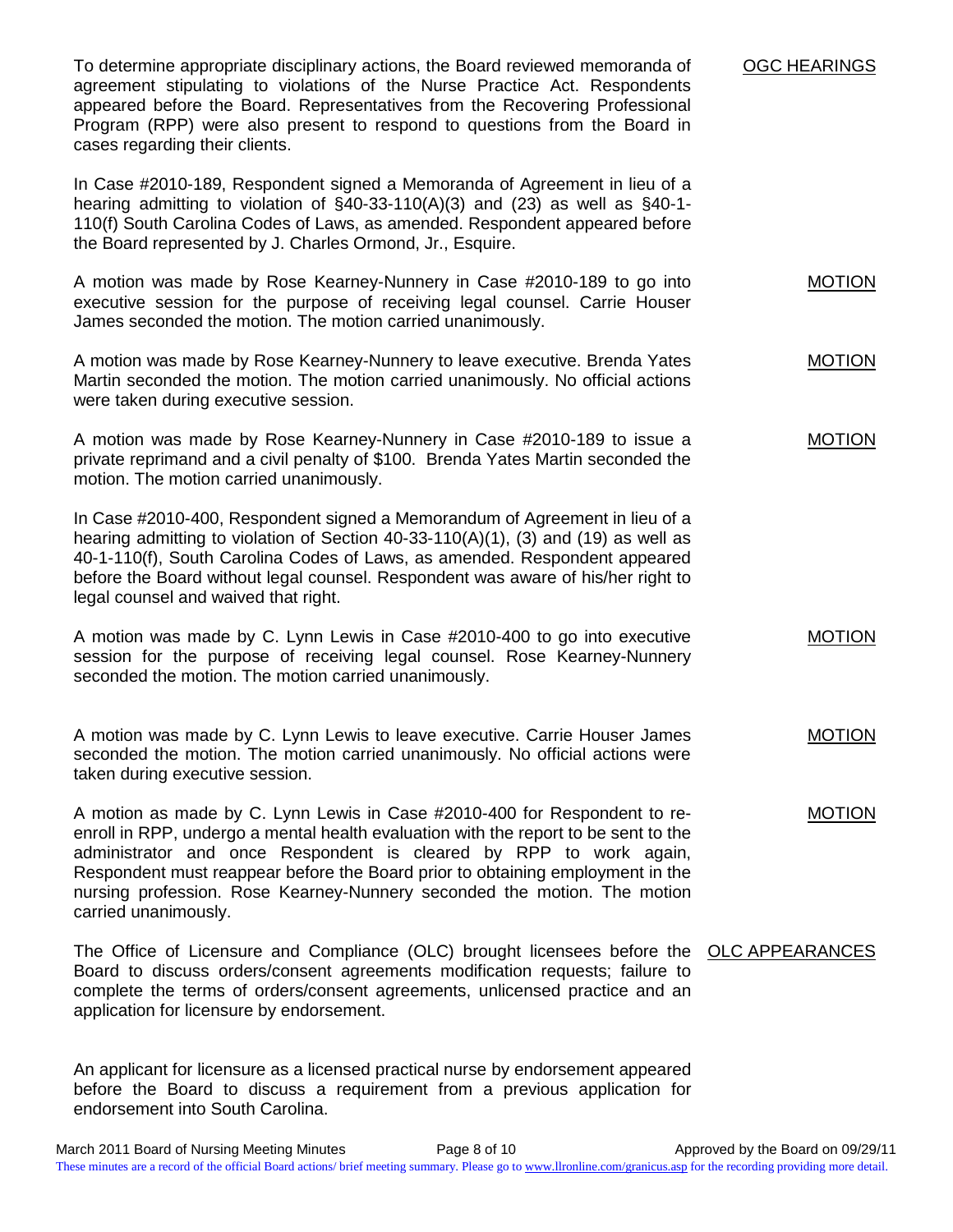A motion was made by Brenda Yates Martin to go into executive session for the purpose of receiving legal counsel. Rose Kearney-Nunnery seconded the motion. The motion carried unanimously. MOTION

A motion was made by C. Lynn Lewis to leave executive. Carrie Houser James seconded the motion. The motion carried unanimously. No official actions were taken during executive session. MOTION

MOTION

A motion was made by Rose Kearney-Nunnery to deny the application until the requirements of the previous request have been met. Carrie Houser James seconded the motion. The motion carried unanimously.

In Case #2009-80, Respondent appeared before the Board for failure to complete a requirement in the March 2010 Consent Agreement. Respondent was represented by David Rothstein, Esquire.

A motion was made by Rose Kearney-Nunnery in Case #2009-80 to go into executive session for the purpose of receiving legal counsel. C. Lynn Lewis seconded the motion. The motion carried unanimously. MOTION

A motion was made by C. Lynn Lewis to leave executive. Rose Kearney-Nunnery seconded the motion. The motion carried unanimously. No official actions were taken during executive session. MOTION

A motion as made by Rose Kearney-Nunnery in Case # 2009-80 for Respondent's to consult with the refresher program, complete the refresher course and reappear before the Board. Carrie Houser James seconded the motion. The motion carried unanimously. MOTION

In Case #2009-460, Respondent appeared before the Board to petitioning to terminate a consent agreement and probation. Respondent was represented by Desa Ballard, Esquire.

A motion was made by C. Lynn Lewis in Case #2009-80 to terminate the consent agreement. Rose Kearney-Nunnery seconded the motion. The motion carried with an abstention by Carrie Houser James. MOTION

In Case #2009-19, Respondent appeared before the Board to request modification of the July 2009 Consent Agreement.

A motion was made by C. Lynn Lewis in Case #2009-19 to go into executive session for the purpose of receiving legal counsel. Rose Kearney-Nunnery seconded the motion. The motion carried unanimously. MOTION

A motion was made by C. Lynn Lewis to leave executive. Rose Kearney-Nunnery seconded the motion. The motion carried unanimously. No official actions were taken during executive session. MOTION

A motion as made by Carrie Houser James in Case #2009-19 to remove remaining conditions of the consent agreement and that employment be approved by the Board administrator. Rose Kearney-Nunnery seconded the motion. The motion carried unanimously. MOTION